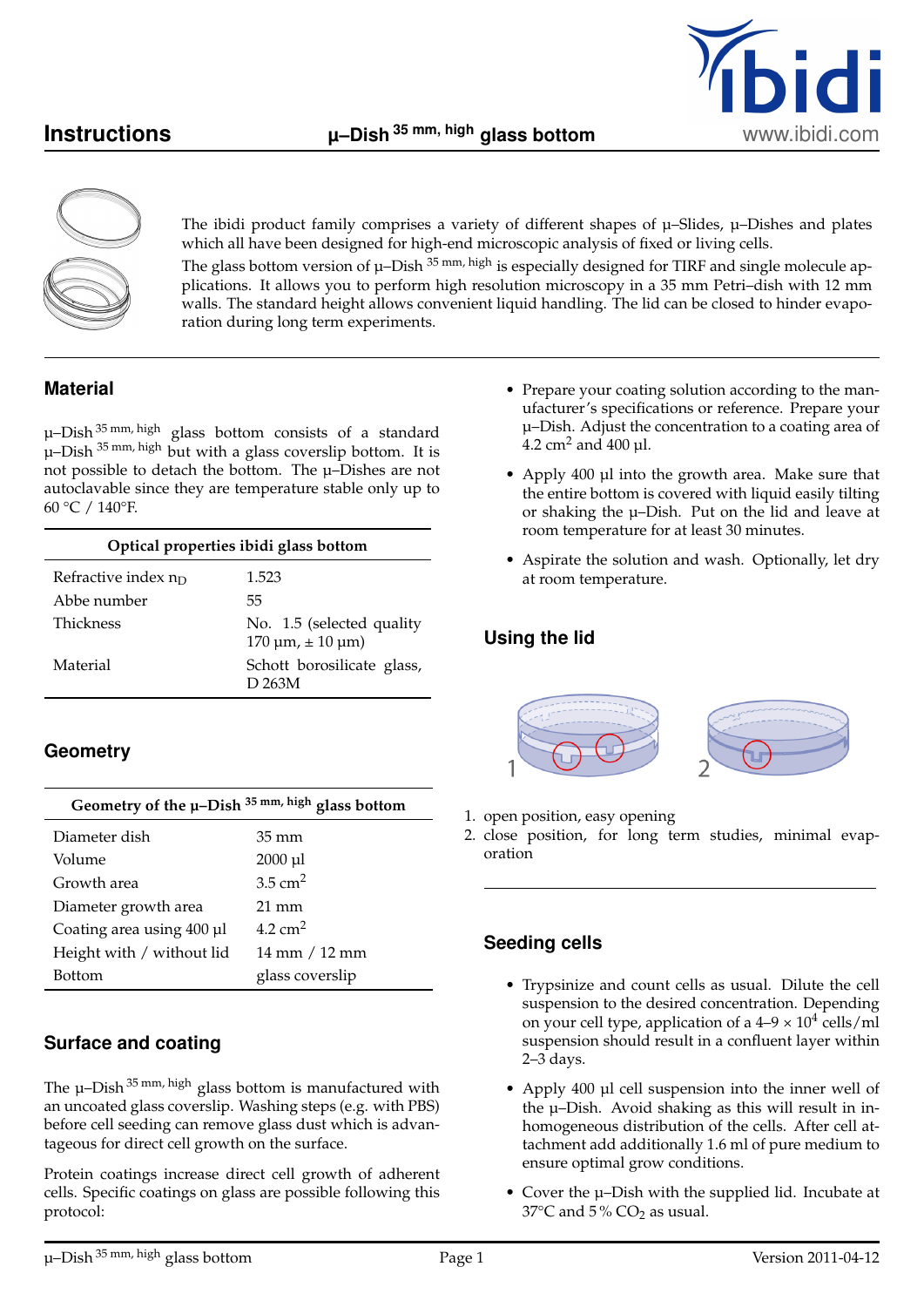

#### **We recommend not to fill more than 2 ml into the µ–Dish in order to avoid the liquid contacting the lid.**

Undemanding cells can be left in their seeding medium for several days and grow to confluence there. However, best results might be achieved when the medium is changed every 2–3 days. Carefully aspirate the old medium and replace it by up to 2 ml fresh medium.

#### **Tip:**

You can stack the µ–Dishes to save space in your incubator. This will not affect cell growth. We recommend making batches with up to  $6 \mu$ -Dishes, due to stability reasons. Placing the µ–Dishes into larger Petri dishes simplifies transport and prevents evaporation, heat loss, and contamination when the incubator is opened.

## **Preparation for cell microscopy**

To analyze your cells no special preparations are necessary. Cells can be observed live or fixed directly in the µ–Dish preferably on an inverted microscope. You can use any fixative of your choice. The µ–Dish material is compatible with a variety of chemicals, e.g. Acetone or Methanol. Further specifications can be found at www.ibidi.com.

For optimal results in fluorescence microscopy and storage of stained probes ibidi provides a mounting medium optimized for µ–Dishes and µ–Slides.

## **Minimizing evaporation**

Using the µ–Dish with a closed lid, the evaporation in an incubator system with 37°C and 95 % humidity is around 1 % per day. Using the µ–Dish with a closed lid in a 37°C heating system with low humidity (between 20 % and  $40\%$ ), the evaporation is around  $10\%$  per day. For reducing the evaporation down to 1 % per day in all systems, we recommend sealing the lid with silicon oil AR 200.

### **Immersion oil**

When using oil immersion objectives, only the immersion oils specified in the table may be used. The use of different oil can lead to damages of the plastic material and the objective.

| Company  | Product                 | Ordering number  |
|----------|-------------------------|------------------|
| Cargille | type DF, Code: 1261     | (Cargille) 16242 |
| Cargille | type DF37, Code: 0383   | (Cargille) 16239 |
| Cargille | Series AAA, $n = 1.330$ | (Cargille)       |
| Cargille | Series AAA, $n = 1.335$ | (Cargille)       |
| ibidi    | immersion oil           | (ibidi) 50101    |
| Olympus  | 8 ml                    | (Olympus) 035520 |
| Zeiss    | 518 F                   | (Zeiss) 444960   |